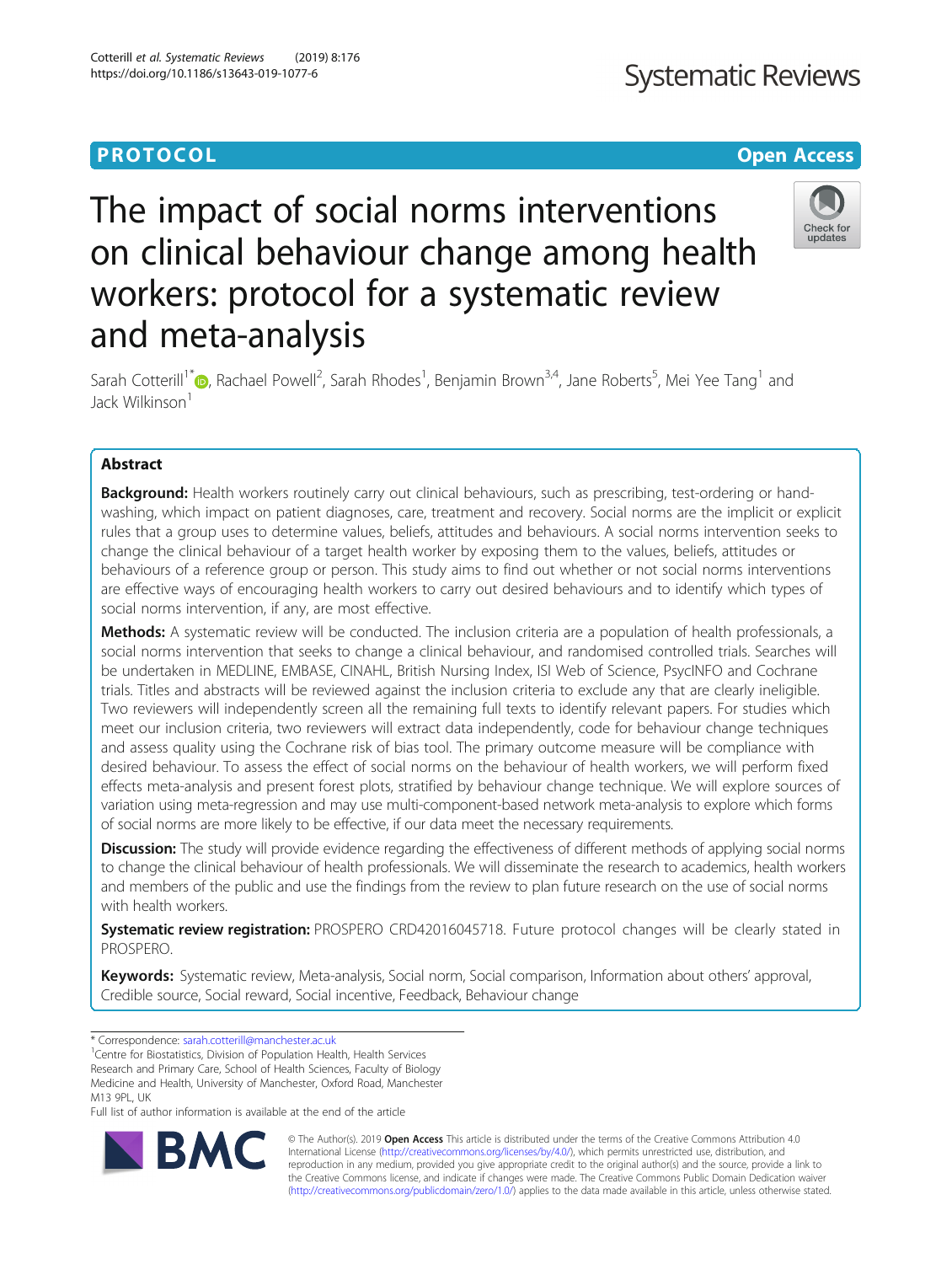# Background

Health workers routinely carry out behaviours which impact on patient diagnoses, care, treatment and recovery. Many of these behaviours have clear guidelines for best practice. Examples include appropriate ordering of diagnostic tests  $[1, 2]$  $[1, 2]$  $[1, 2]$ , appropriate prescription of antibiotics  $[3, 2]$  $[3, 2]$  $[3, 2]$ [4](#page-7-0)], regular recall of patients with long-term conditions [[5](#page-7-0)], hand-washing [\[6\]](#page-7-0) and choice of wound dressings [[7](#page-7-0)]. Health workers face many challenges in following evidence-based professional practice. There is evidence that social influences are important in clinical practice  $[8, 9]$  $[8, 9]$  $[8, 9]$  $[8, 9]$ .

One proposed solution has been to implement behaviour change interventions based on social or peer norms. Social norms are the implicit or explicit rules that a group uses to determine values, beliefs, attitudes and behaviours. A social norms intervention seeks to change the clinical behaviour of a target health worker by exposing them to the values, beliefs, attitudes or behaviours of a reference group or person. These social norms interventions can form part of an audit and feedback initiative [[10](#page-7-0)–[12\]](#page-7-0) or may be developed as another behaviour change intervention [\[13\]](#page-7-0). These are interventions with reach that can be implemented routinely across multiple health workers and settings at low cost, so the absolute gain can be very large. We use the term target to refer to a health worker who is targeted by social norms interventions, with a view to changing their clinical behaviour. We use the term reference group or reference person to mean a person or group of people used as a reference category in a social norms intervention. For the purposes of our review, we anticipate that reference categories will include people with the same profession or occupation as the target; people employed by the same organisation as the target; people who deliver, administer, manage, commission or make policy on health services; or professional bodies such as royal colleges and trade unions. It is possible that some studies will use social norms approaches where the reference group is not taken from the above list (such as credible source from a celebrity or exposing the target's behaviour to patients). We will include in the review papers with any type of reference group.

The ability of social norms to affect behaviour has been considered within several behaviour change theories and theoretical frameworks. For example, 'subjective norm' is a construct within the Theory of Planned Behaviour [\[14](#page-7-0)], which describes an individual's perceptions of whether valued others think one should perform a behaviour, combined with one's motivation to comply with others' beliefs. The Theory of Normative Social Behaviour [[15](#page-7-0)] proposes that behaviour can be changed through normative mechanisms and has made distinctions between descriptive norms (beliefs concerning the prevalence of a behaviour) and injunctive norms (beliefs concerning what one feels they ought to do based on others' expectations—social approval).

Further, the 'social influences' domain of the Theoretical Domains Framework [\[16](#page-7-0)] also includes several normative constructs: social norms, social comparisons and group norms. We will include studies based on either descriptive norms or injunctive norms messages. A descriptive norms message provides the target with information about the behaviour of others in the reference group. Examples of descriptive norms interventions include giving the target information about the behaviour of a reference person or group or comparing the target's behaviour with the behaviours of a reference person or group. An injunctive norms message provides the target with information about the values, beliefs or attitudes of the reference group, conveying social approval or disapproval. Examples of injunctive norms interventions include providing the target with information about whether the behaviour has the approval/disapproval of the reference group or person, exposure (actual or promised) of the target's behaviour to a reference group and praise, commendation, applause or thanks (actual or promised) from a reference group or person.

The behaviour change technique taxonomy v1 is a list of 93 distinct behaviour change techniques (BCTs) which are used in behaviour change interventions [[17](#page-7-0)]. The BCT Taxonomy includes five BCTs which we believe involve social norms: social comparison, information about others' approval, credible source, social reward and social incentive [[17](#page-7-0)]. We have chosen to define social norms in terms of the BCT taxonomy v1 because, based on international consensus, it aims to define and label all active ingredients of interventions, including social norms. It incorporates previous behaviour change taxonomies and has involved significant effort from leaders in the field and considerable investment from the MRC and NIHR in developing the taxonomy. We believe this to be the most reliable tool currently available that can define BCTs. We have selected the five BCTs that we consider have a social norms element to them, and we have discussed this selection carefully, both within the research team and with our steering group of international experts. We are open to the possibility that studies may be eligible for the review that test social norms interventions but do not incorporate one of these five identified BCTs.

Health workers frequently receive audit and feedback (A&F), which involves 'providing a recipient with a summary of their performance over a specified period of time'  $([10]$  $([10]$  $([10]$  p. 1). Social norms interventions are sometimes included as one component of A&F, such as when the health worker is shown information about their own performance and also a comparison with their peers  $[11, 12]$  $[11, 12]$  $[11, 12]$  $[11, 12]$  $[11, 12]$ . A&F has already been shown to be effective in changing health worker behaviour, but with large variation in outcomes depending on the context and the intervention design [\[18](#page-7-0)]. There is a need to understand the ingredients for successful A&F [\[10](#page-7-0), [19](#page-7-0)], and the effects or mechanisms of the social norms constituents of A&F have been identified in a recent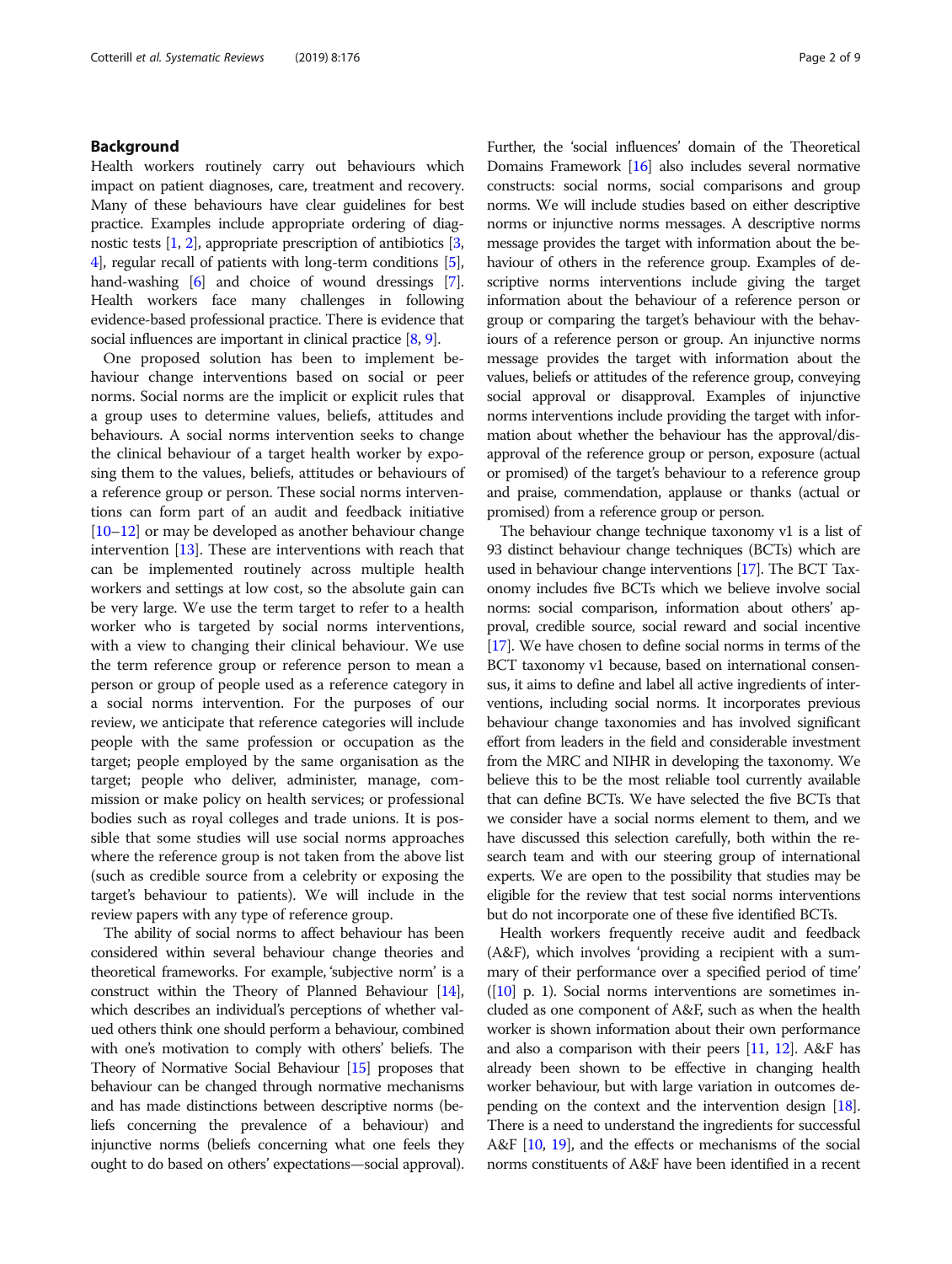systematic review as topics for further research [[10](#page-7-0)]. Our review will contribute to this important research agenda by systematically examining the evidence for using social norms BCTs with health workers.

#### Aims

The overall aim is to conduct a systematic review to assess, among health workers, the impact of social norms BCTs, compared to alternative interventions, no intervention or comparison of one or more social norms BCTs on compliance with evidence-based professional practice. The review will address two research questions:

- 1. What is the effect of social norms interventions on the clinical behaviour of health workers and resulting patient outcomes?
- 2. Which contexts, modes of delivery and behaviour change techniques are associated with the effectiveness of social norms interventions on health worker clinical behaviour change?

# Methods

This protocol follows the PRISMA-P reporting guidelines for systematic reviews [\[20](#page-7-0)] (PRISMA-P checklist included as Additional file [1](#page-7-0)).

### Eligibility criteria

The inclusion criteria for the review are a population of health professionals, a social norms intervention that seeks to change a clinical behaviour, and the study type is a randomised controlled trial.

#### Population

The population of interest is health workers and managers. Student health workers will be included, but only if the study is in a healthcare setting. Any healthcare setting will be eligible, including care homes, nursing homes and patients' own homes. Interventions in educational establishments or simulated environments will not be eligible.

## Interventions

The systematic review will focus on social norms interventions, defined as interventions seeking to change the clinical behaviour of a target health worker by exposing them to the values, beliefs, attitudes or behaviours of a reference group or person. We have selected five BCTs (from the BCT taxonomy v1) that we consider have a social norms element to them (6.2. Social comparison; 6.3. Information about others' approval; 9.1 Credible source; 10.4 Social reward; 10.5 Social incentive), but we are open to the possibility that studies may be eligible for the review that test social norms interventions without using one of the five BCTs. Three BCTs are used unchanged in this review (social comparison, information about others'

approval and credible source). Two BCTs have been adapted slightly for clarity: the definitions of social reward as 'verbal or non-verbal reward' and social incentive as 'verbal or non-verbal incentive' are insufficient to distinguish a 'social' reward incentive from other types of reward or incentive. Further, in the present study, we are interested in only those social rewards or incentives that rely on social norms. We define social reward and incentive as involving praise, commendation, applause or thanks, all of which are injunctive norms messages, providing the target with information about the values, beliefs or attitudes of the reference group, conveying social approval or disapproval (Table [1\)](#page-3-0).

Included studies must state a behaviour that is being targeted for change. By definition, BCTs relate to behaviour(s): 'a single action or sequence of actions'. Either the 'performance of wanted behaviour(s) and/or inhibition (non-performance) of unwanted behaviour(s)' might be addressed by a BCT [\[17\]](#page-7-0) (detail/quotes are from electronic supplementary materials, p1.). We will report the number of studies which would otherwise meet our inclusion criteria but do not mention a target behaviour.

The format of the behaviour change intervention may be letter, electronic or verbal. It may be delivered once only, repeated over time or delivered in a timely fashion on occasions when the behaviour is expected to be performed. For example, an intervention to reduce prescribing of antibiotics by family doctors might be delivered once only, by regular weekly email, or by a computerised reminder when a relevant disease code is entered into the practice computer system.

#### **Comparators**

We anticipate finding a range of comparators, including alternative intervention, no intervention or comparison of one or more social norms BCTs (Table [2\)](#page-3-0).

#### Study designs

The systematic review will only include randomised controlled trials (RCTs) of any design (cluster, factorial, parallel, cross-over and stepped wedge). The justification for restricting the review to RCTs is that the review is concerned with the effectiveness of social norms, and randomised controlled trials are the best method for assessing the effectiveness of an intervention. We will include both published and unpublished research. Studies must be reported in English because the research team has no resource for translation from other languages.

#### Information Sources and search strategy

The search strategy was developed collaboratively between the researchers and the information specialist in our review team. The search targeted databases relevant to health, social and behavioural science, without restriction on dates: MEDLINE, Ovid; EMBASE, Ovid; CINAHL, Ebsco; British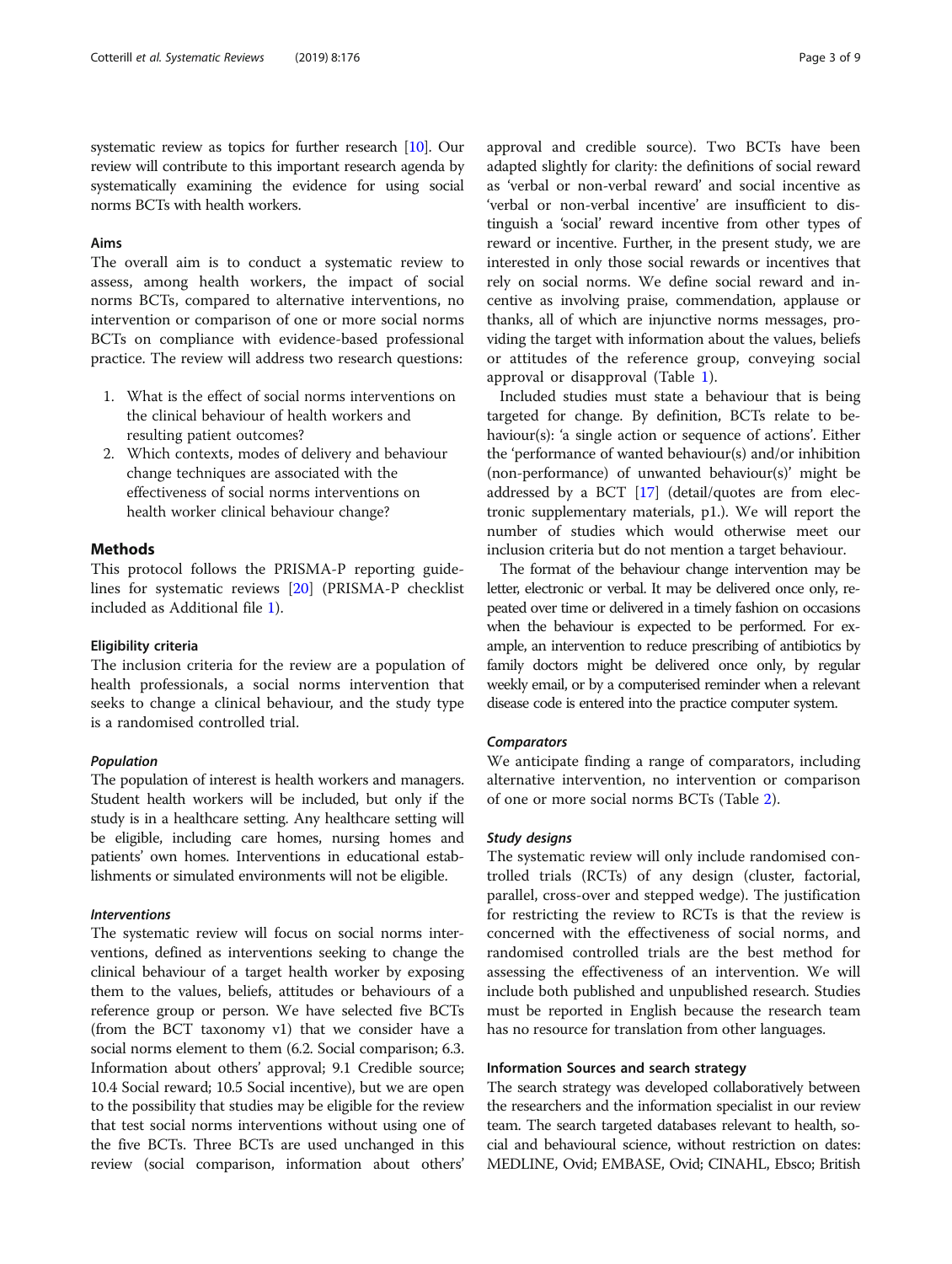#### <span id="page-3-0"></span>Table 1 Social norms BCTs for inclusion in the review

| Name and Definition from BCT Taxonomy [17]                                                                                                                                                                                                                                                                                                                                                                                                                                                                                                       | SOCIAL review name and definition                                                                                                                                                                                                                                                                                                                                                                                                                                                                                                                                                                                                                                                                                                                                                                                                                                                                                             |
|--------------------------------------------------------------------------------------------------------------------------------------------------------------------------------------------------------------------------------------------------------------------------------------------------------------------------------------------------------------------------------------------------------------------------------------------------------------------------------------------------------------------------------------------------|-------------------------------------------------------------------------------------------------------------------------------------------------------------------------------------------------------------------------------------------------------------------------------------------------------------------------------------------------------------------------------------------------------------------------------------------------------------------------------------------------------------------------------------------------------------------------------------------------------------------------------------------------------------------------------------------------------------------------------------------------------------------------------------------------------------------------------------------------------------------------------------------------------------------------------|
| 6.2. Social Comparison<br>Draw attention to others' performance to allow comparison with the<br>person's own performance. Note: being in a group setting does not<br>necessarily mean that social comparison is actually taking place.<br>Example: Show the doctor the proportion of patients who were<br>prescribed antibiotics for a common cold by other doctors and<br>compare with their own data.                                                                                                                                          | 6.2. Social Comparison—unchanged                                                                                                                                                                                                                                                                                                                                                                                                                                                                                                                                                                                                                                                                                                                                                                                                                                                                                              |
| 6.3. Information about others' approval<br>Provide information about what other people think about the<br>behaviour. The information clarifies whether others will like, approve<br>or disapprove of what the person is doing or will do.<br>Example: Tell the staff at the hospital ward that staff at all other<br>wards approve of washing their hands according to the guidelines.                                                                                                                                                           | 6.3. Information about others' approval—unchanged                                                                                                                                                                                                                                                                                                                                                                                                                                                                                                                                                                                                                                                                                                                                                                                                                                                                             |
| 9.1. Credible source<br>Present verbal or visual communication from a credible source in<br>favour of or against the behaviour. Note: code this BCT if source<br>generally agreed on as credible, e.g. health professionals, celebrities or<br>words used to indicate expertise or leader in field and if the<br>communication has the aim of persuading.<br>Example: Present a speech given by a high status professional to<br>emphasise the importance of not exposing patients to unnecessary<br>radiation by ordering X-rays for back pain. | 9.1. Credible source-unchanged                                                                                                                                                                                                                                                                                                                                                                                                                                                                                                                                                                                                                                                                                                                                                                                                                                                                                                |
| 10.4. Social reward<br>Arrange verbal or non-verbal reward if and only if there has been<br>effort and/or progress in performing the behaviour (includes 'Positive<br>reinforcement').<br>Example: Congratulate the person for each day they eat a reduced fat diet.                                                                                                                                                                                                                                                                             | 10.4. Social reward-changed<br>Arrange praise, commendation, applause or thanks if and only if there has<br>been effort and/or progress in performing the behaviour (includes 'Positive<br>reinforcement').<br>Example: Arrange for a family doctor to be sent a thank you note for each<br>week that they reduce their level of antibiotic prescribing.<br>Reason for change: the definition of social reward as 'verbal or non-verbal<br>reward' is insufficient to distinguish a 'social' reward from other types of<br>reward. Further, in the present study, we are interested in only those social<br>rewards that rely on social norms. Praise, commendation, applause or<br>thanks are all injunctive norms messages, providing the target with<br>information about the values, beliefs or attitudes of the reference group,<br>conveying social approval or disapproval.                                            |
| 10.5 Social incentive<br>Inform that a verbal or non-verbal reward will be delivered if and only<br>if there has been effort and/or progress in performing the behaviour<br>(includes 'Positive reinforcement').<br>Example: Inform that they will be congratulated for each day that they<br>eat a reduced fat diet.                                                                                                                                                                                                                            | 10.5 Social incentive-changed<br>Inform that praise, commendation, applause or thanks will be delivered if<br>and only if there has been effort and/or progress in performing the<br>behaviour (includes 'Positive reinforcement').<br>Example: Promise a family doctor in advance that they will be sent a thank you<br>note for each week that they reduce their level of antibiotic prescribing.<br>Reason for change: the definition of social reward as 'verbal or non-verbal<br>reward' is insufficient to distinguish a 'social' reward from other types of<br>reward. Further, in the present study, we are interested in only those social<br>rewards that rely on social norms. Praise, commendation, applause or<br>thanks are all injunctive norms messages, providing the target with<br>information about the values, beliefs or attitudes of the reference group,<br>conveying social approval or disapproval. |

## Table 2 Types of comparison

|               | Interventions                     |                | Controls                   |
|---------------|-----------------------------------|----------------|----------------------------|
|               | Social norm intervention          | VS             | Any control                |
| $\mathcal{L}$ | Social norm intervention $+ X$    | V <sub>S</sub> |                            |
| 3             | Social norm intervention $+ X$ vs |                | Any control                |
| 4             | Social norm intervention $+ X$    | VS.            | Social norm intervention   |
| 5             | Social norm intervention A        | VS.            | Social norm intervention B |

Where X is any other intervention and A and B are two different types of social norm behaviour change technique.

Nursing Index; ISI Web of Science; PsycINFO and Cochrane trials. The search was structured to find the populations (health workers), interventions (social norms) and study types (RCTs) of interest. The population search terms were based on health worker search terms from previous reviews, supplemented by a list of health worker roles from a local NHS trust and review by the study team. Intervention search terms were based on the descriptions of social norms BCTs in the BCT taxonomy v1, audit and feedback search terms, and theories relevant to social norms. RCT search filters are those described in Chapter 6.4,11 of the Cochrane Handbook for Systematic Reviews of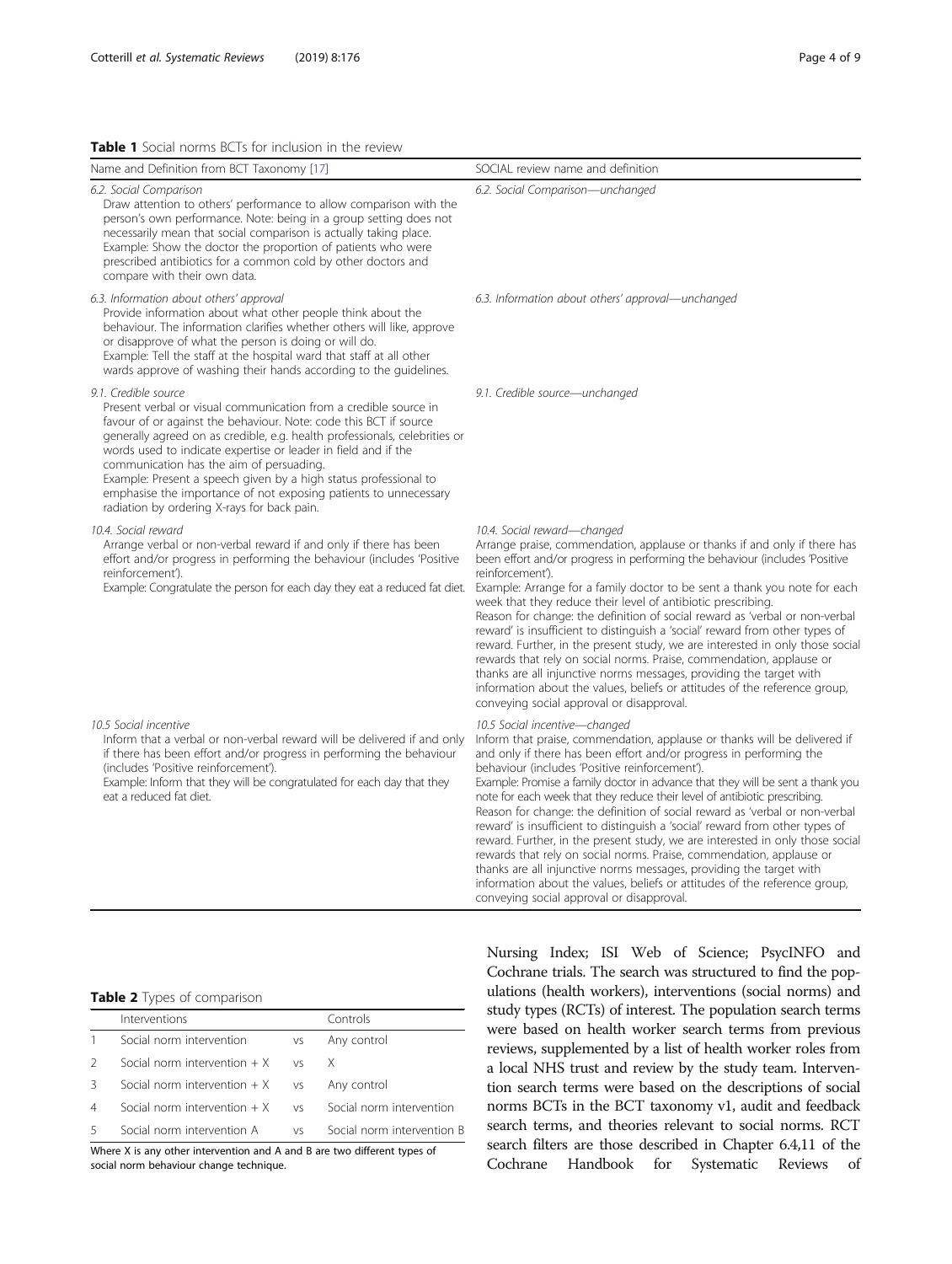Interventions [[21\]](#page-8-0). The search terms were developed by the study team and used to develop searches in MEDLINE. They were then reviewed by the project team and translated into the other databases using the appropriate controlled vocabulary as applicable. The final search strategy was reviewed by the Management Group and Steering Group. Searches were completed between 4 and 19 July 2018. The MEDLINE search is available within our PROSPERO registration [\[22](#page-8-0)] and as Additional file [2.](#page-7-0)

# Data collection

# Data management

Covidence will be utilised as a management tool for the review [\(https://www.covidence.org/\)](https://www.covidence.org/).

#### Study selection process

One reviewer will independently screen the titles and abstracts and exclude studies which obviously do not meet inclusion criteria. A second reviewer will independently screen a sample of 20% of records. If there is any difference of opinion at the title/abstract stage, the reviewers will err on the side of inclusion. The number of cases of disagreement will be reported. If the level of disagreement is over 10%, all the records will be double screened. Two reviewers will independently screen the full texts and apply the eligibility criteria. If there is any difference of opinion, the two screeners will discuss, and if they cannot agree, the text will be reviewed by a third member of the research team or resolved at a project team meeting if required.

# Data collection process

Data from included studies will be extracted independently by two researchers. A data collection template, based on the Cochrane EPOC data collection form [[23](#page-8-0)] has been developed [[22](#page-8-0)], which will ensure that (where available) information on population and setting, methods, participants, interventions, controls, outcomes, results and applicability is collected. Discrepancies between reviewers will be resolved through discussion between the two researchers, by involving a third member of the research team, or discussion within the full project team meeting where necessary. Interventions will be described using relevant items from the TIDieR checklist [[24\]](#page-8-0) and specific behaviour change techniques will be classified using the behaviour change technique taxonomy v1 [\[17](#page-7-0)].

# Unit of analysis issues

If any of the studies in the review are cluster randomised trials, summary measures (e.g. means, odds ratios) and adjusted standard errors will be extracted from appropriately analysed trials. Where necessary, adjustments for clustering will be made, using the ICC (intra-class correlation coefficient). If more than one comparison from a study with more than two arms is eligible for the same comparison,

the number of health workers in the shared arm will be adjusted to avoid double counting. The adjustment will be done by dividing the number of health workers in the shared arm approximately evenly among the comparisons.

#### Missing data

The research team will search for companion papers (by author searching and citation searching) and/or contact trial authors once to obtain missing information under the following circumstances:

- 1. Where there is insufficient information in the full trial report to establish whether or not the trial meets our inclusion criteria
- 2. Where it is clear that our primary outcome measure was measured but insufficient information was reported to establish the number of participants and/or summary measures
- 3. Where the intervention descriptions are insufficiently clear to determine whether or not the trial meets our inclusion criteria

The research team will impute estimates of standard deviations where necessary (after contacting authors) using standard deviations from other similar studies (same target behaviour, same setting) that use the same type of outcome. Where necessary, for cluster randomised trials, a value of the ICC from similar studies (same target behaviour, same outcome measure, same setting) will be imputed.

#### Piloting

All processes for screening, extraction, BCT coding and assessment of bias will be piloted within the team prior to implementation.

# Coding of Behaviour Change Techniques

Specific behaviour change techniques will be coded independently by two researchers, using the behaviour change technique taxonomy v1 [[17](#page-7-0)]. The reliability of identifying and coding behaviour change techniques from intervention descriptions has been assessed [[25\]](#page-8-0). This research assessed the reliability of judgements between different coders and across time using the prevalence and biasadjusted kappa (PABAK) statistic. Overall, there were high rates of reliability between coders. Of the five BCTs relevant to this review, three of the techniques (social comparison, information about others' approval, social incentive) were assessed in a high number of studies (6 to 20 studies) and were found to have high inter-rater reliability (over 0.7). Social reward was assessed in only one study but the reliability was high (1.0). Credible source was found in a high number of studies but found to have lower reliability (0.4) (Table [3](#page-5-0)).

All coders will be trained in coding of behaviour change techniques, using the on-line training provided by the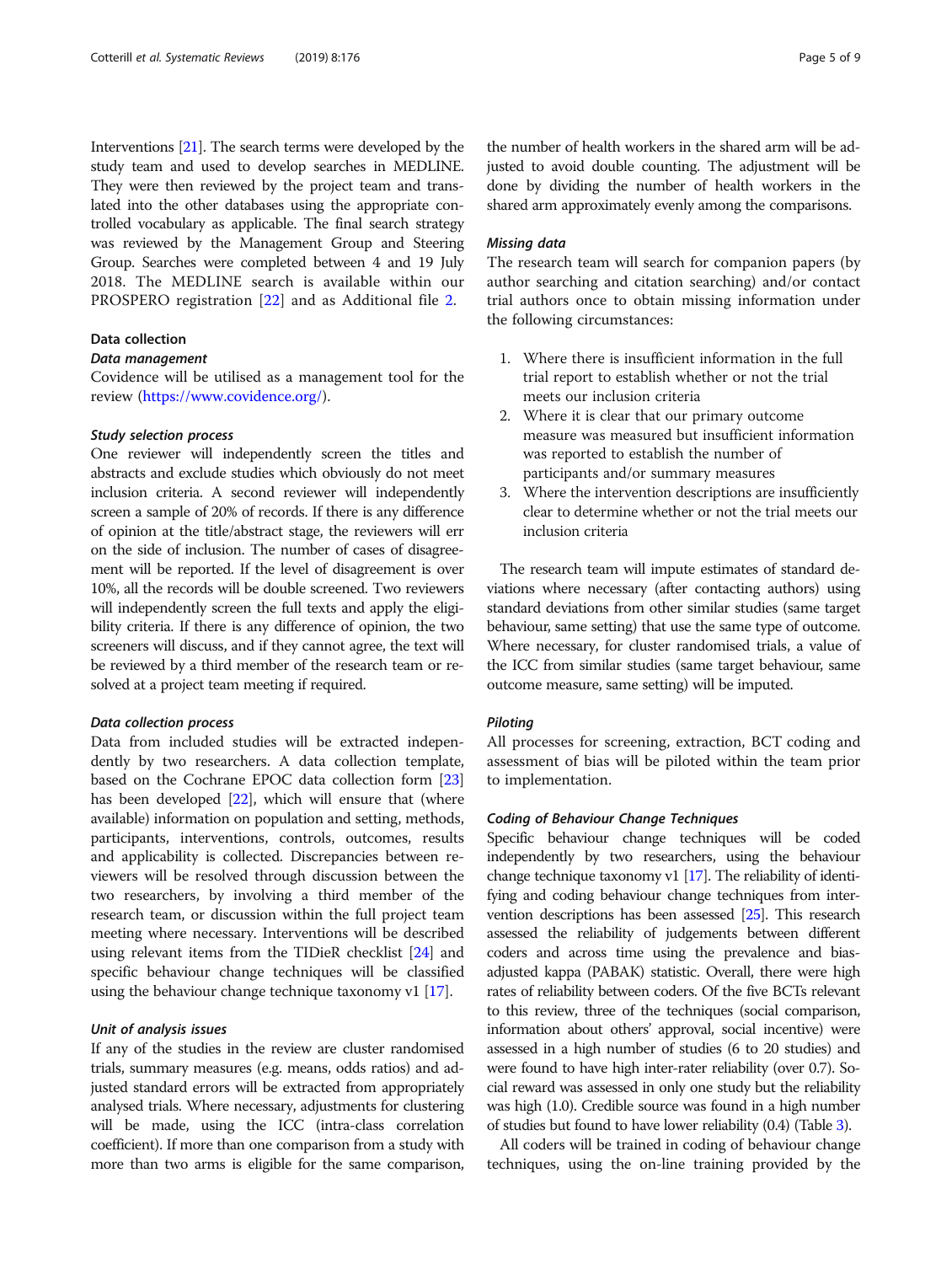<span id="page-5-0"></span>authors of the BCT taxonomy ([http://www.bct-taxonomy.](http://www.bct-taxonomy.com/) [com/\)](http://www.bct-taxonomy.com/), which is required to meet acceptable standards of competence. The online training has been shown to improve agreement with expert consensus, confidence for BCTs assessed and coding competence [\[26\]](#page-8-0). Additionally, they have attended a workshop facilitated by co-applicant RP and steering group member MJ. The level of agreement on the coding of BCTs between two coders will be reported, using a PABAK statistic.

#### Outcomes and prioritisation

The primary outcome for this review is compliance of the health worker with the desired clinical behaviour (e.g. rate of antibiotic use) at 6 months post randomisation. Six months post randomisation was chosen to identify a common time point from randomisation, and there is the potential for interventions to run over several months. Researchers will extract details of the outcome closest to 6 months post randomisation (e.g. mean and standard deviation or proportion). Other time points will be noted for inclusion in the description of studies and the team may consider conducting analysis using earlier/later time points, where reported.

It is likely that different studies will use different outcome measures as they will be measuring different behaviours and using different methods to assess those behaviours. The research team will convert any observed measure of health worker behaviour into a standardised mean difference between groups in terms of compliance with the desired behaviour. Examples include the mean number of times the behaviour was performed per worker or the mean rate of behaviour (e.g. rate of antibiotic items dispensed per 1000 population). It is possible that compliance will be reported as a binary outcome, for example compliance vs noncompliance on a single occasion, e.g. attendance a training session. The methods of Chin 2000 will be adopted to convert binary outcomes to standardised mean differences with associated standard errors using the formula [\[27](#page-8-0)]:

$$
SMD = \frac{\sqrt{3}}{\pi} \ln OR
$$

If several measures of compliance are reported in a trial, the following criteria will be used to select the outcome for

Table 3 Inter-rater reliability of coding of social norms BCTs

|     | Behaviour change<br>technique           | Number of studies in<br>which the BCT was present | Inter-rater<br>reliability<br>(PABAK) |
|-----|-----------------------------------------|---------------------------------------------------|---------------------------------------|
| 6.2 | Social comparison                       | 13                                                | 0.76                                  |
| 6.3 | Information about others' 6<br>approval |                                                   | 0.94                                  |
| 91  | Credible source                         | 32                                                | 0.4                                   |
|     | 10.4 Social incentive                   | 7                                                 | 0.9                                   |
|     | 10.5 Social reward                      |                                                   | 1.0                                   |
|     |                                         |                                                   |                                       |

Source: [\[24](#page-8-0)]

the primary analysis, in decreasing order of importance: (a) observed measure rather than self-report, (b) continuous measure, (c) final score rather than change from baseline or percentage change, (d) described as the primary outcome,  $(e)$  used to calculate the sample size, and  $(f)$  reported first.

A secondary outcome for the review is any patient outcomes which are likely to result from targeting the health worker behaviour.

# Risk of bias in individual studies

Two reviewers will independently assess the risk of bias of each study; discrepancies will be resolved by discussion between the two reviewers, by involving a third reviewer, or by discussion within the project team, if needed. The risk of bias for each main outcome in all studies included in the review will be assessed using the tool described in Chapter 8 of the Cochrane Handbook for Systematic Reviews of Interventions [[28](#page-8-0)]. An assessment of the risk of bias (high, low or unclear risk of bias) on each domain (random sequence generation, allocation concealment, blinding of participants and personnel, blinding of outcome assessment, incomplete outcome data, selective outcome reporting and other bias) will be assigned to each of the included studies and will be reported and utilised in sensitivity analysis.

## Data synthesis

#### Criteria for study data to be meta-analysed

The meta-analysis will only include those studies that report a relevant outcome measure (clinical behaviour of a health worker or patient health outcome) that can be converted into a standardised mean difference.

#### Planned approach for meta-analysis

To address the first research question (What is the effect of social norms interventions on the clinical behaviour of health workers, and resulting patient outcomes?) estimates from the individual studies will be combined using a fixed effects meta-analysis on the standardised mean difference, stratified by the 5 social norms BCTs. The research team prefers a fixed effects approach to a random effects approach in this case, since a key assumption of the latter, exchangeability, is not anticipated to hold in these trials [\[29\]](#page-8-0). The fixed effects analysis will yield a summary of the evidence in these trials, rather than an estimate of a common underlying treatment effect, as advocated by Higgins et al. [[30](#page-8-0)]. Statistical heterogeneity will be explored and reported visually by preparing forest plots and reporting  $I^2$ .

To address the second research question (Which contexts, modes of delivery and behaviour change techniques are associated with the effectiveness of social norms interventions on health worker clinical behaviour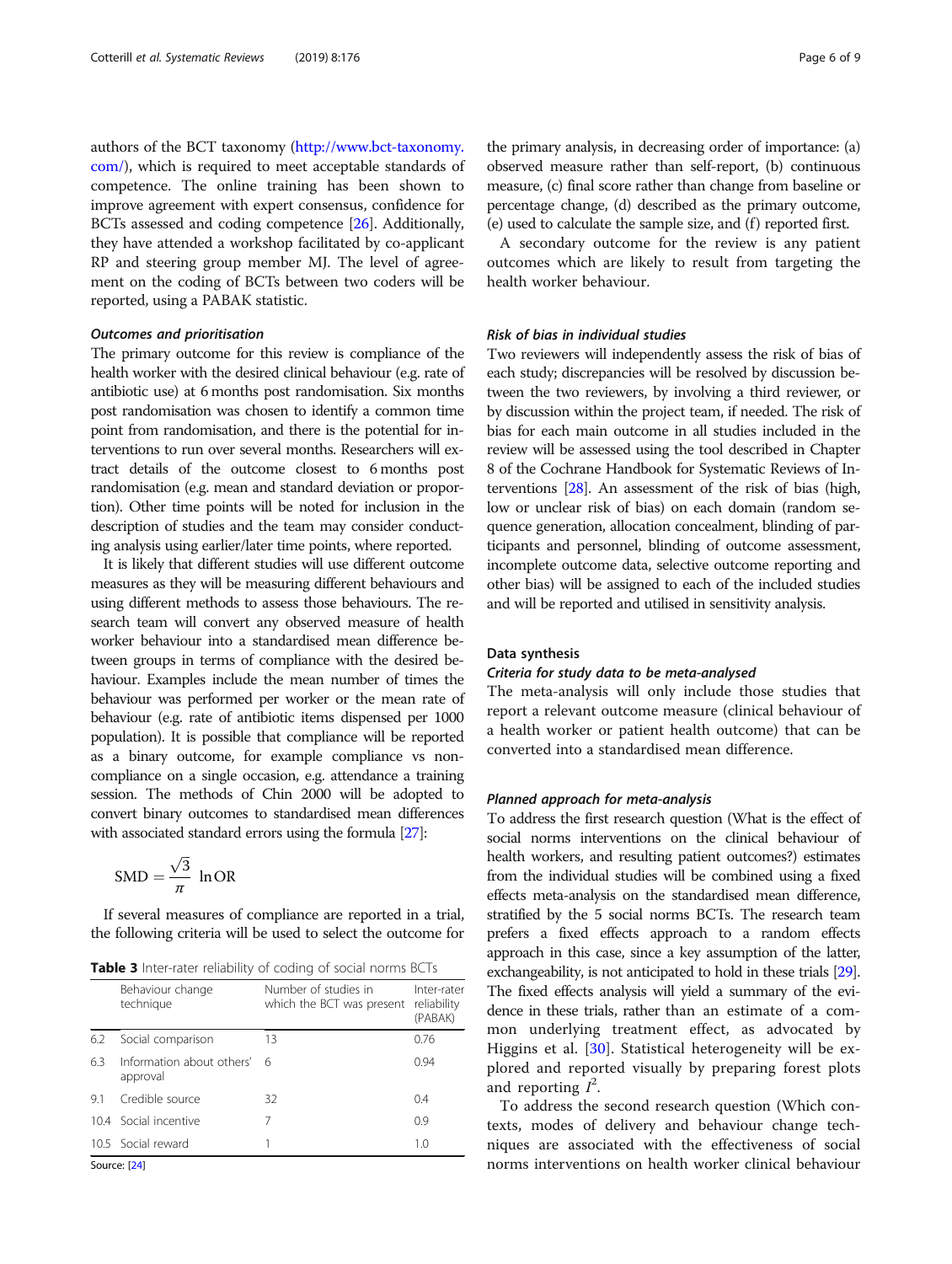change?), if there are sufficient studies with comparable outcomes, the research team will follow steps 1 to 3:

Step 1: Explore sources of variation, using forest plots and narrative description.

Step 2: Undertake an exploratory analysis, using multivariable meta-regression to investigate sources of heterogeneity and explain variation in the results. Meta-regression is an appropriate method in which appropriate weights are assigned to studies/sub-groups. Prior to undertaking this analysis, a detailed analysis plan will be written, making explicit the sources of variation that will be investigated and our hypotheses, following the recommendations of Thompson [\[31\]](#page-8-0). Our categorisation of the sources of variation was informed by a meta-synthesis of audit and feedback interventions [[32\]](#page-8-0). Sources of variation may include the items

- 1. Context
- Type of health worker (such as a family doctor, nurse, secondary care doctor or allied health professional).
- Type of behaviour (such as prescribing, hand-washing or surgical technique).
- Any targeting of participants based on baseline performance of behaviour (such as below or above average).
- Concomitant behaviour change techniques delivered alongside the social norms intervention
- Choice of reference group (such as health worker, professional body, patient or other)
- Direction of change expected (increase, decrease or maintenance of behaviour)
- 2. Mode of delivery
- Who delivers the intervention (such as health worker, non-health worker, patient or researcher) and whether they are internal or external to the target's organisation.
- Frequency and intensity
- Delivery method (such as email, letter, computerised or face-to-face)
- 3. Social norm behaviour change technique

Step 3: Explore whether social norms interventions with particular components and concomitant behaviour change techniques are more likely to be effective. For this, the research team will consider using a multi-component-based network meta-analysis [[33\]](#page-8-0). This analysis will be reliant on 2 conditions: (1) being able to identify distinct components/techniques from the published literature (2) a connected network of components/techniques. The research team will only proceed with this analysis if these two conditions hold and a pre-specified analysis plan is approved by the Study Steering Committee.

#### Additional analyses

Sensitivity analyses for the primary outcome (a) include only studies with a low risk of bias (for each separate domain and all domains), (b) include only studies where the primary outcome was reported on a continuous scale, (c) using methods of Ma et al.  $[34]$  $[34]$  to impute missing standard deviations, and (d) include only studies where the standard error was not imputed.

# Planned summary if meta-analysis is not possible

If meta-analysis is not possible because of inconsistency and incomplete reporting of outcome measures, an Albatross plot, as proposed by Harrison, will be produced  $[35]$  $[35]$ . In an albatross plot, p values, ordered from extreme negative trend to extreme positive trend, are plotted against study size. Effect contours will be added to show a range of effect sizes.

#### Meta-bias

The impact of reporting bias will be minimised by performing a comprehensive search for eligible studies. Publication bias in the reported studies will be investigated using a funnel plot.

# Confidence in cumulative evidence

The strength of the body of evidence will be assessed for the primary outcome using GRADE for each of the five BCTs and for social norms overall.

#### **Discussion**

There are many implementation research contexts in which modification of the behaviour of health workers may have a beneficial effect on patient diagnosis, care, treatment, and on the costs of healthcare. These contexts include situations where health workers are expected to follow evidence-based professional practice such as prescribing, ordering tests, choosing treatments and adhering to guidelines. A systematic review of the evidence is needed to establish whether these interventions are effective and what factors influence their effectiveness. Limitations of the review include the following: the search strategy may not pick up every healthcare profession and could miss social norms interventions that are described using bespoke terminology, the context in which clinical behaviour takes place and the factors that influence it are complex and it is unlikely the individual studies will report these fully and consistently, the review will synthesize the results of trials with different outcome measures, by restricting the studies to those written in English, we may miss important evidence, and authors will not be contacted for intervention manuals which could lead to the omission or misclassification of some BCTs. All this could have a potential impact on interpretation of the results and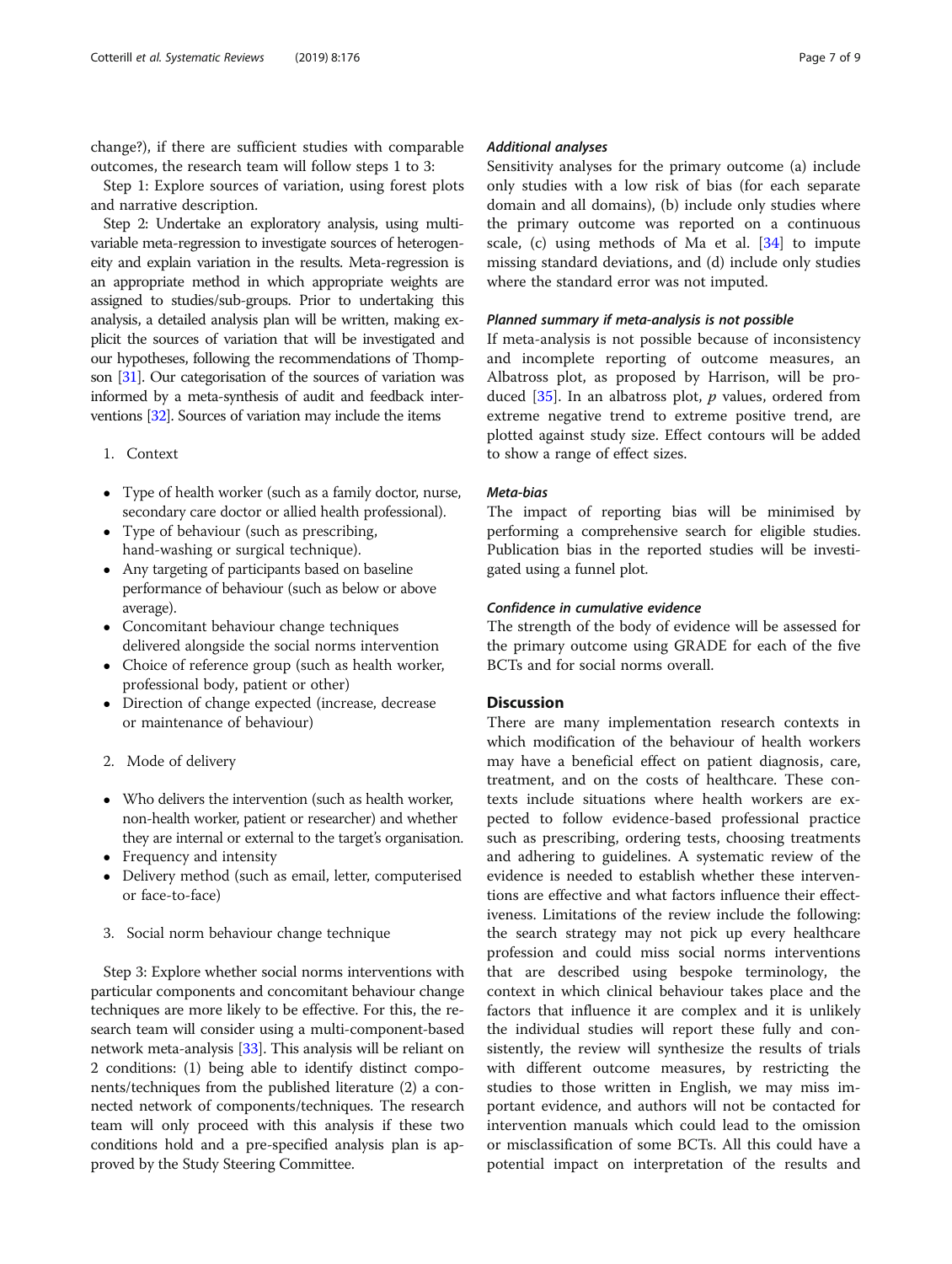<span id="page-7-0"></span>recommendations for future research. This is the first systematic review, to our knowledge, that will investigate the effect of social norms interventions on health worker behaviour and resulting patient outcomes.

# Additional files

[Additional file 1:](https://doi.org/10.1186/s13643-019-1077-6) PRISMA-P Checklist. (DOCX 34 kb) [Additional file 2:](https://doi.org/10.1186/s13643-019-1077-6) Final search strategies. (DOCX 31 kb)

#### Abbreviations

A&F: Audit and feedback; BCT: Behaviour change technique; EPOC: Effective Practice and Organisation of Care; GRADE: Grading of Recommendations, Assessment, Development and Evaluations; ICC: Intra-class correlation coefficient; MRC: Medical Research Council; NHS: National Health Service; RCT: Randomised controlled trial; TIDieR: Template for Intervention Description and Replication

#### Acknowledgements

The authors thank the experts on our study steering group who have provided valuable advice and guidance: Sofia Dias, Robbie Foy, Marie Johnston and Manoj Mistry.

#### Authors' contributions

SC is the guarantor. SC drafted the protocol. SC, RP, SR and BB wrote the funding bid on which this protocol is based. SC, RP, SR, BB, MYT and JW contributed to the development of the selection criteria, the risk of bias assessment strategy and data extraction criteria. SC, RP, MYT and JR developed the search strategy. SR and JW provided statistical expertise. All authors read, provided feedback and approved the final manuscript.

#### Funding

This report is independent research funded by the National Institute for Health Research (Health Services and Delivery Research, 17/06/06, The impact of social norms interventions on clinical behaviour change among health workers: a systematic review). The views expressed in this publication are those of the author(s) and not necessarily those of the NHS, the National Institute for Health Research, the Department of Health or the sponsor (The University of Manchester).

### Availability of data and materials

Not applicable

Ethics approval and consent to participate Not applicable

#### Consent for publication

Not applicable

#### Competing interests

The authors declare that they have no competing interests.

#### Author details

<sup>1</sup>Centre for Biostatistics, Division of Population Health, Health Services Research and Primary Care, School of Health Sciences, Faculty of Biology Medicine and Health, University of Manchester, Oxford Road, Manchester M13 9PL, UK. <sup>2</sup>Manchester Centre for Health Psychology, Division of Psychology and Mental Health, School of Health Sciences, Faculty of Biology Medicine and Health, University of Manchester, Manchester, UK. <sup>3</sup>Health e-Research Centre, Farr Institute for Health Informatics Research, Faculty of Biology Medicine and Health, University of Manchester, Manchester, UK. 4 Centre for Primary Care, School of Health Sciences, Faculty of Biology Medicine and Health, University of Manchester, Manchester, UK. <sup>5</sup>Outreach and Evidence Search Service, Library & E-learning Service, The Pennine Acute Hospitals NHS Trust, Royal Oldham Hospital, Oldham, UK.

Received: 27 September 2018 Accepted: 24 June 2019 Published online: 18 July 2019

#### References

- 1. Hamilton W, Watson J, Round A. Investigating fatigue in primary care. Br Med 1. 2010;341
- 2. NICE: Cardiovascular disease: risk assessment and reduction, including lipid modification Clinical guideline [CG181] Published July 2014, updated September 2016 [nice.org.uk/guidance/cg181.](http://nice.org.uk/guidance/cg181) 2014.
- 3. Davies SC, Fowler T, Watson J, Livermore DM, Walker D. Annual Report of the Chief Medical Officer: infection and the rise of antimicrobial resistance. Lancet. 2013;381:1606–9.
- 4. Hawker JI, Smith S, Smith GE, Morbey R, Johnson AP, Fleming DM, Shallcross L, Hayward AC. Trends in antibiotic prescribing in primary care for clinical syndromes subject to national recommendations to reduce antibiotic resistance, UK 1995-2011: analysis of a large database of primary care consultations. J Antimicrob Chemother. 2014;69:3423–30.
- 5. NICE: Guidance. Type 2 diabetes in adults: management. Published: 2 December 2015. [nice.org.uk/guidance/ng28.](http://nice.org.uk/guidance/ng28)
- 6. Loveday HP, Wilson JA, Pratt RJ, Golsorkhi M, Tingle A, Bak A, Browne J, Prieto J, Wilcox M. epic3: National Evidence-Based Guidelines for Preventing Healthcare-Associated Infections in NHS Hospitals in England. Journal of Hospital Infection. 86:S1–S70.
- 7. NICE advice. Chronic wounds: advanced wound dressings and antimicrobial dressings. In: Evidence summary, Published: 30 March 2016. [nice.org.uk/](http://nice.org.uk/guidance/esmpb2) [guidance/esmpb2.](http://nice.org.uk/guidance/esmpb2)
- 8. Whiting P, Toerien M, de Salis I, Sterne JAC, Dieppe P, Egger M, Fahey T. A review identifies and classifies reasons for ordering diagnostic tests. Journal of Clinical Epidemiology. 2007;60:981–9.
- 9. van der Weijden T, van Bokhoven MA, Dinant G-J, van Hasselt CM, Grol RPTM. Understanding laboratory testing in diagnostic uncertainty: a qualitative study in general practice. Br J Gen Pract. 2002;52:974–80.
- 10. Ivers NM, Sales A, Colquhoun H, Michie S, Foy R, Francis JJ, Grimshaw JM. No more 'business as usual' with audit and feedback interventions: towards an agenda for a reinvigorated intervention. Implement Sci. 2014;9:14.
- 11. Ivers NM, Tu K, Young J, Francis JJ, Barnsley J, Shah BR, Upshur RE, Moineddin R, Grimshaw JM, Zwarenstein M. Feedback GAP: pragmatic, cluster-randomized trial of goal setting and action plans to increase the effectiveness of audit and feedback interventions in primary care. Implementation Science. 2013;8:142.
- 12. Carney PA, Abraham L, Cook A, Feig SA, Sickles EA, Miglioretti DL, Geller BM, Yankaskas BC, Elmore JG. Impact of an educational intervention designed to reduce unnecessary recall during screening mammography. Academic Radiology. 2012;19:1114–20.
- 13. Huis A, Schoonhoven L, Grol R, Donders R, Hulscher M, van Achterberg T. Impact of a team and leaders-directed strategy to improve nurses' adherence to hand hygiene guidelines: a cluster randomised trial. Int J Nurs Stud. 2013;50:464–74.
- 14. Ajzen I. The theory of planned behavior. Organizational Behavior and Human Decision Processes. 1991;50:179–211.
- 15. Rimal RN, Real K. How Behaviors are Influenced by Perceived Norms:A Test of the Theory of Normative Social Behavior. Commun Res. 2005;32:389–414.
- 16. Cane J, O'Connor D, Michie S. Validation of the theoretical domains framework for use in behaviour change and implementation research. Implementation Science. 2012;7:37.
- 17. Michie S, Richardson M, Johnston M, Abraham C, Francis J, Hardeman W, Eccles MP, Cane J, Wood CE. The behavior change technique taxonomy (v1) of 93 hierarchically clustered techniques: building an international consensus for the reporting of behavior change interventions. Ann Behav Med. 2013;46:81–95.
- 18. Ivers N, Jamtvedt G, Flottorp S, Young JM, Odgaard-Jensen J, French SD, O'Brien MA, Johansen M, Grimshaw J, Oxman AD. Audit and feedback: effects on professional practice and healthcare outcomes. Cochrane Database Syst Rev. 2012;(6):CD000259.
- 19. Gardner B, Whittington C, McAteer J, Eccles MP, Michie S. Using theory to synthesise evidence from behaviour change interventions: the example of audit and feedback. Soc Sci Med. 2010;70:1618–25.
- 20. Moher D, Shamseer L, Clarke M, Ghersi D, Liberati A, Petticrew M, Shekelle P, Stewart LA. Preferred reporting items for systematic review and metaanalysis protocols (PRISMA-P) 2015 statement. Syst Rev. 2015;4(1).